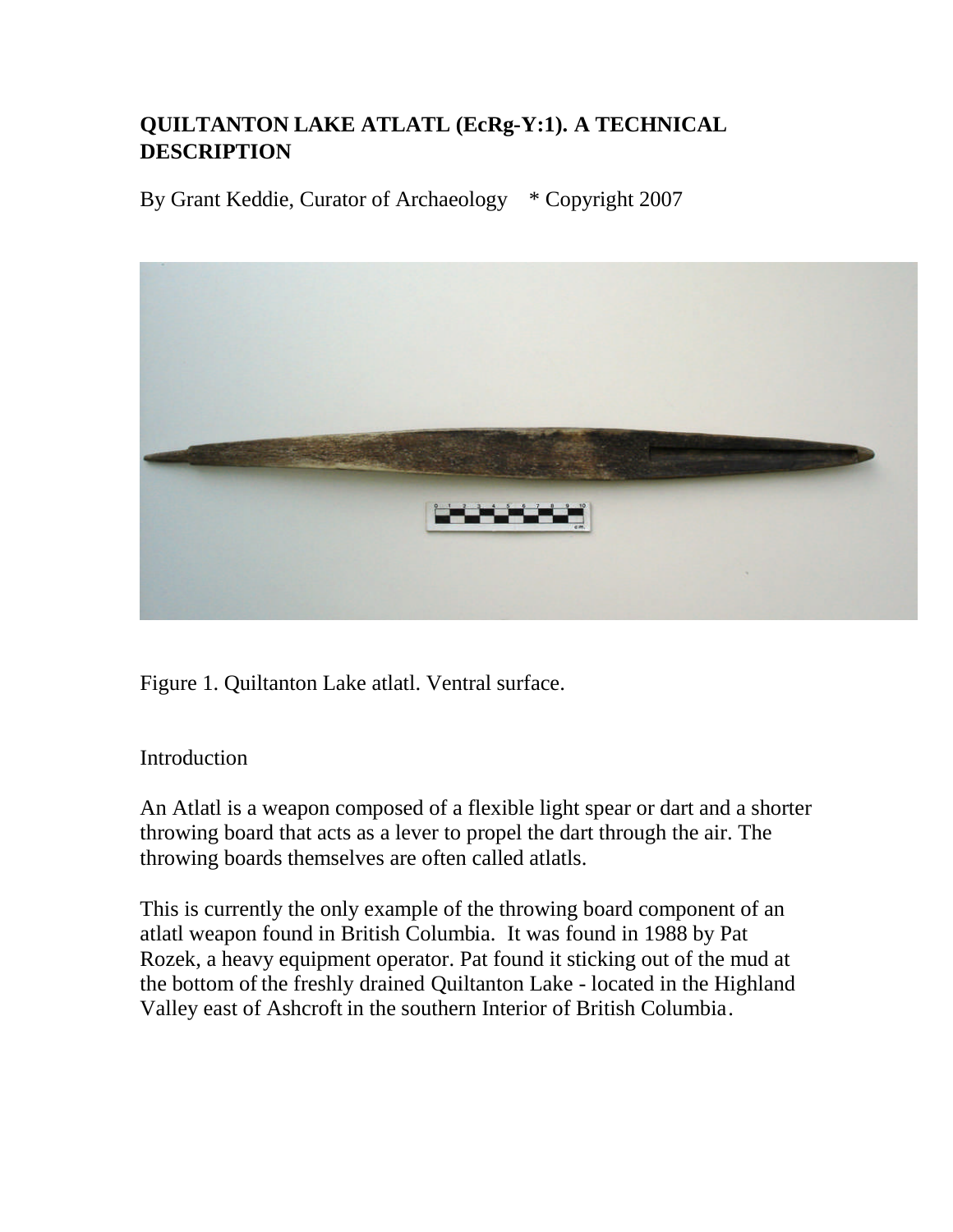A radio-carbon date obtained on the specimen showed that it is about 2000 years old. [1950 BP (years before 1950 A.D.), plus or minus 100 years; Simon Fraser University radio carbon lab # - RIDDL 1141].



Figure 2. These drawings show how an atlatl was held and how it was thrown. RBCM drawings after (top) Butler (1966) and (bottom) after drawings by Jaclynne Campbell in Fladmark (1986).

## Description

The Quiltanton Lake atlatl or throwing board is made of antler and weighs 124 grams. Based on its length and curvature, it is most likely caribou antler, but has not been positively identified as such. The only alternative would be elk antler, but the distance between tines, even on very large elk, is shorter than the length of this artifact. A separate handle attachment is missing from the proximal end. It is speculated that the latter may have been made of an oval piece of wood or antler with two holes or a looped rawhide, for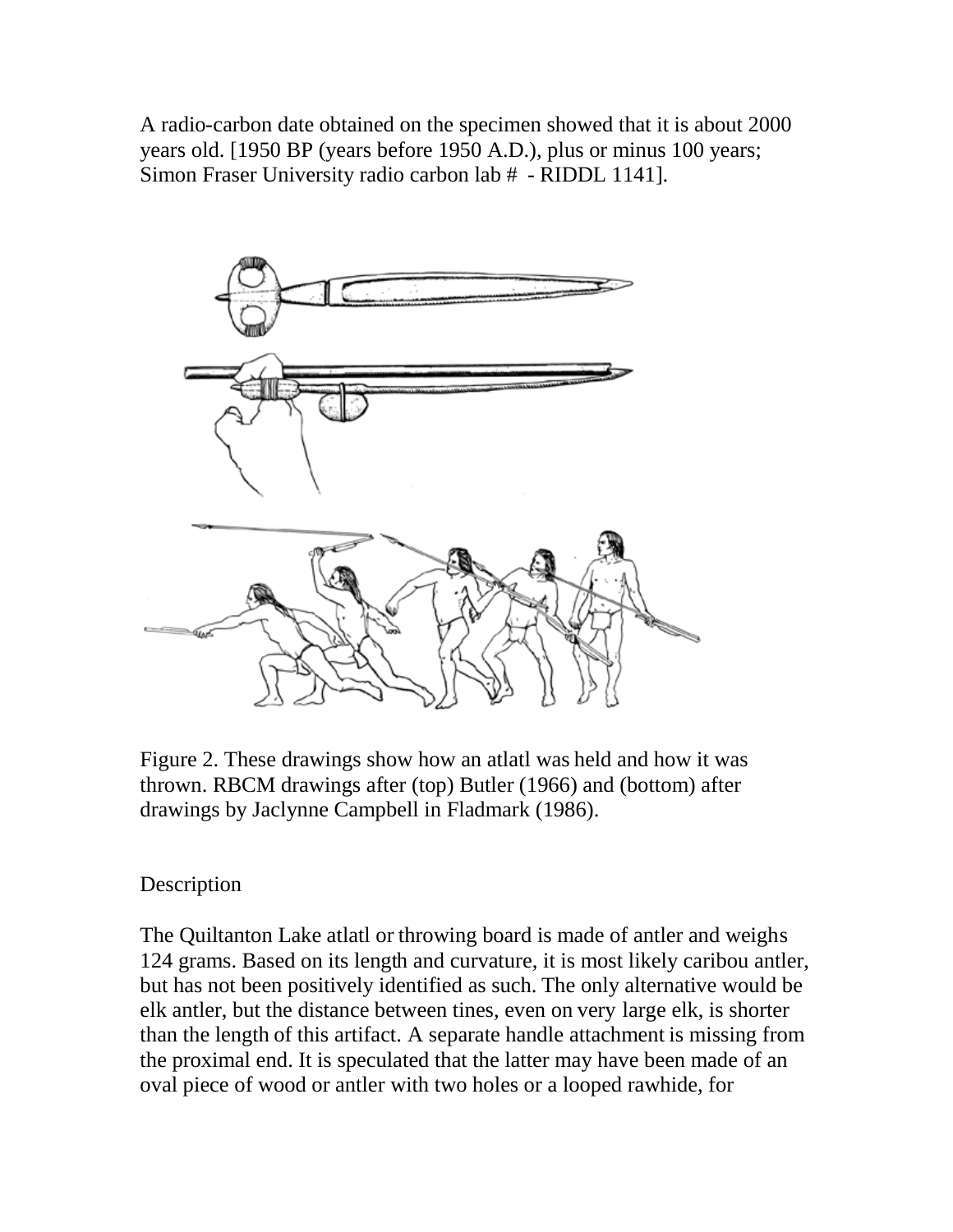inserting the fingers, similar to those found attached to wooden throwing boards found in dry caves in the United States. Its measurements are: Length 505mm; Maximum width 36mm; Maximum thickness 8.5mm.

A narrow tapering element for the attachment of a handle is at the proximal end of the throwing board. It is 34mm long by a maximum or 9mm wide and 6.5mm thick.



Figure 3. Proximal ventral end of throwing board.



Figure 4. Proximal dorsal end of throwing board.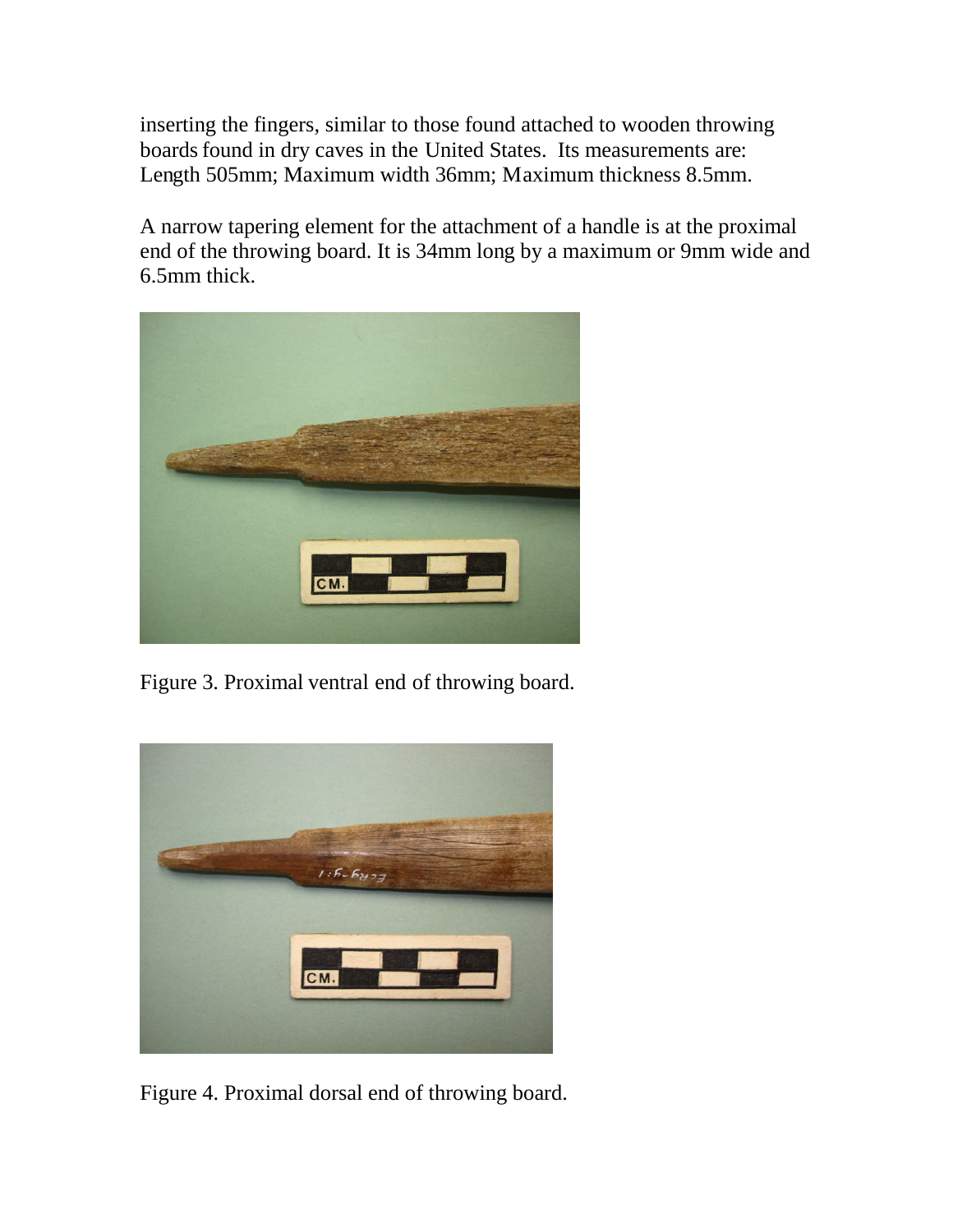

Figure 5. The curvature at the proximal end.

The board is widest at 280mm from the proximal end, from where it tapers in both directions. For those wishing to reconstruct the specimen for

experimental purposes, the width measurements at 20mm increments are starting at 40mm from the proximal end: 14mm; 18mm; 21mm; 22.5mm; 25mm; 27mm; 29mm; 31.5mm; 33.1mm; 33.5mm; 35mm; 36mm; 35.5mm; 35.3mm; 34mm; 32mm; 30mm; 27.6mm; 25mm; 18.5mm; 14mm; 6mm. The board thickness is relatively uniform. Between 60mm and 240mm from the proximal end, the thickness gradually increases from 7.5mm to 7.9mm; for the next 140mm the thickness is close to 8mm, and from here to the distal end it gradually decreases to 5mm.



Figure 6. Distal end of throwing board showing groove for sliding in the distal end of the spear or dart.

The dorsal surface is slightly convex, reflecting to some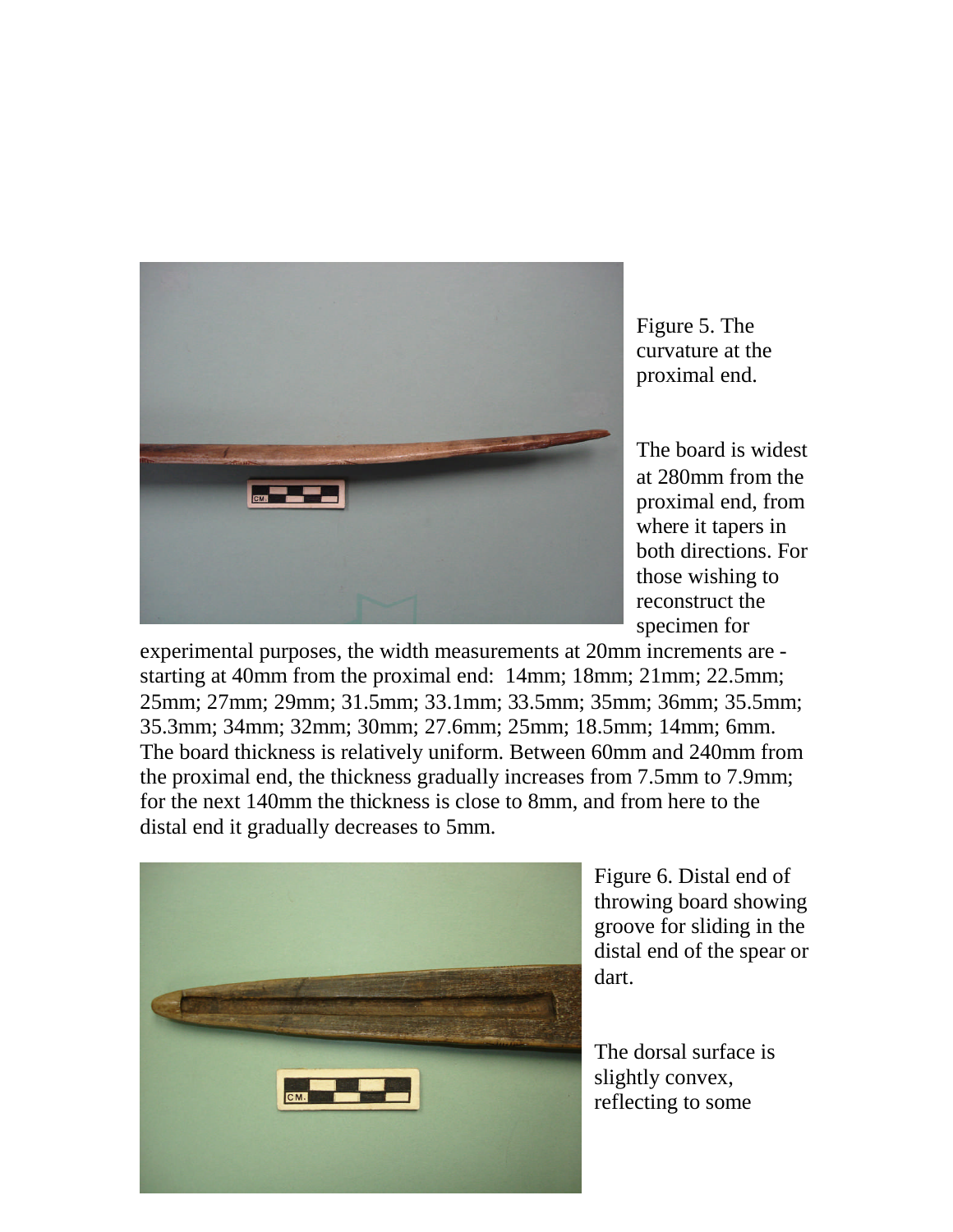degree the natural curvature of the antler surface. The ventral surface is flat with a groove at the distal end to facilitate positioning of the throwing dart. The dart groove is 142mm long and varies from 7mm at the distal end to 8mm at the centre and 12mm at the proximal end. There is a slight flaring expansion of the groove at its extreme proximal end. The groove extends 2mm into a short 14mm long and 4.8mm high raised distal tip of the throwing board. The groove ends in a full rounded end inside the 13mm long tip. This distal tip projects 3mm above the flat ventral surface – thereby forming a raised spur. The wood of this round hole-end of the groove is compressed and shows striations. This could be caused by the repeated fitting of the end of the dart into the hole.

There is another alternative to explain the function of the compressed hole on the end of the throwing board. The wood may have been compressed in the manufacture of the hole and the subsequent pressure exerted from placing the end of a small bone spur tied into it. This possible missing bone spur would have likely been tied into the groove in a manner that can be observed on some historic throwing boards from other parts of the world. However, there is no difference of color patterns on the atlatl that would likely result if a spur was tied into the end of the groove.



board – opposite to each other. The flat edge of the ventral surface forms the